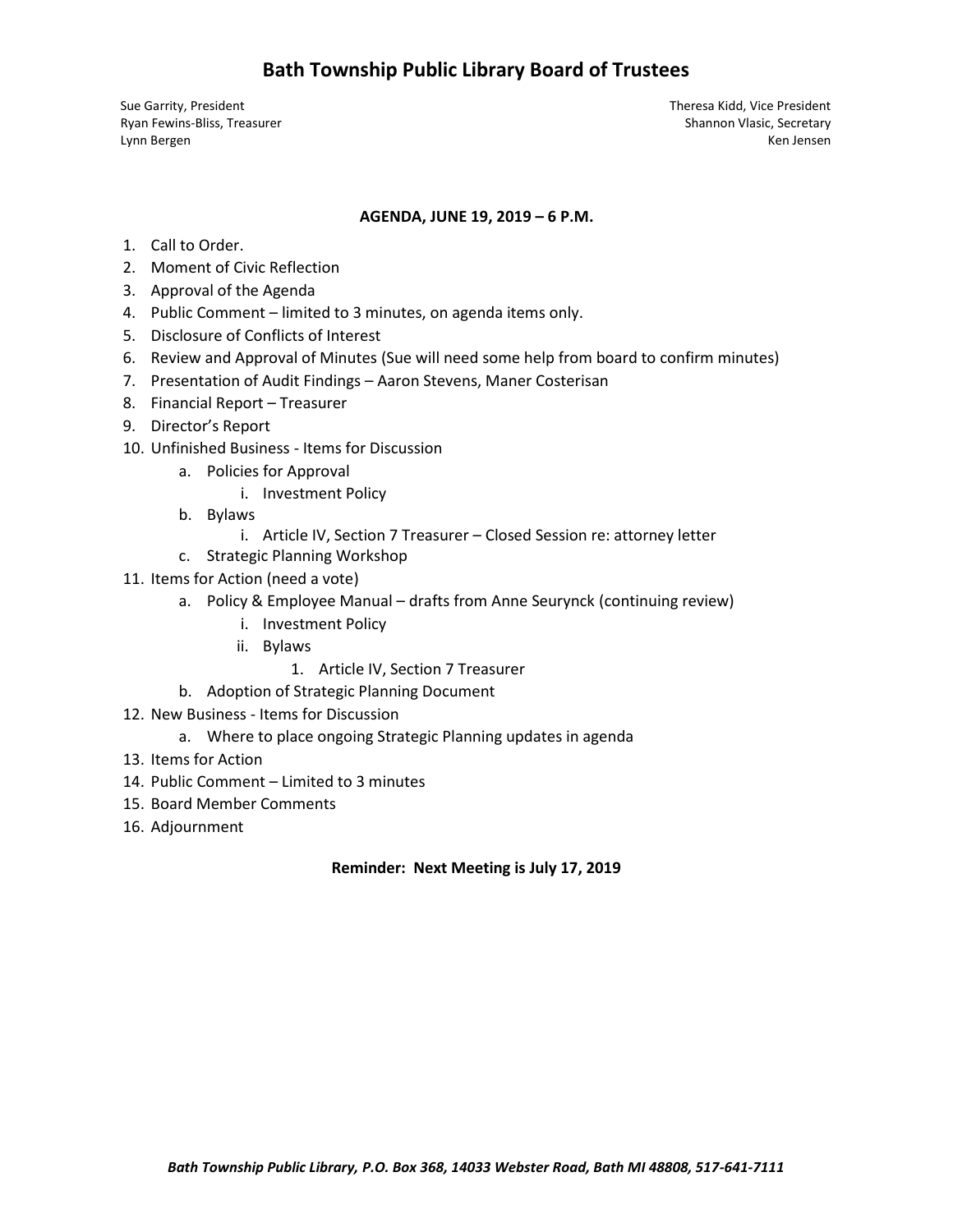## **Bath Township Public Library**

Meeting Minutes

*Wednesday, May 22, 2019* 

| Present:      | (Board Members) Sue Garrity, Ken Jensen, Ryan Fewins-Bliss,<br>Theresa Kidd    |
|---------------|--------------------------------------------------------------------------------|
|               | Board not present: Shannon Vlassic (with notice), Lynn Bergen<br>(called in)   |
|               | (Library Director & staff) Kristie Reynolds                                    |
| Next meeting: | Regular Meeting: Wednesday June 19, 2019 @ 6:00pm. (adjusted<br>from $05/15$ ) |

#### **I. Regular Business**

- a. Meeting called to order at 6:02pm.
- b. Moment of civic reflection.
- c. Theresa moves to approve the agenda as amended, Ken  $2^{nd}$ , all in favor.
- d. Public comment on agenda items: none.
- e. Disclosures of conflict of interest: none.
- f. Theresa moves to approve the minutes from 4/17, Ken 2nd, all in favor.

#### **II. Financial Report**

Attached. Re-visit journal entries at June meeting. Tax revenue should be close to projection after final payments. Theresa moves to approve treasurers report, Ken 2<sup>nd</sup>, all in favor.

#### **III. Director's Report**

Attached. Statistics continue upward trend. Summer reading kick-off June 17; including adult program. Gardening programs coming up! Carrie received grant for STEM kits. High school English class visiting. Summer Solstice participation coming up – cardboard boats! Strategic Planning 6/14-15.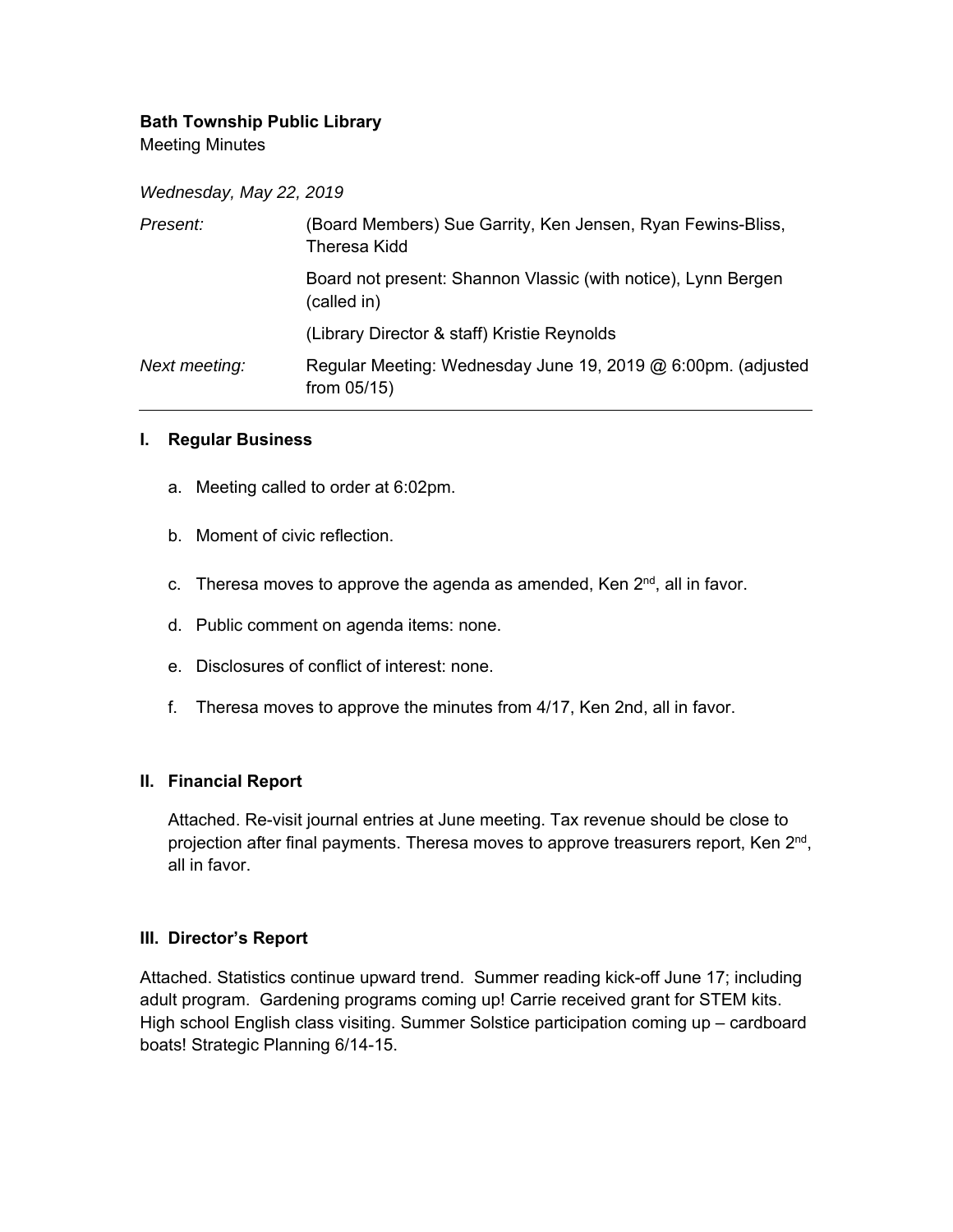### **IV. Discussion**

- a. Policy & Employee Manual;
	- I. Investment Policy: Lynn stated concern that we have enough liquid for operations.
- b. Ryan moves to go into closed session to discuss legal opinion, Theresa 2<sup>nd</sup>, all in favor. Kristie has been invited to stay.

#### **V. New Business:** None.

#### **VI. Closing**

- a. Public Comment: None.
	- I. Kristie reminded us of her one-year anniversary coming up. We will be reviewing tools to assist us in conducting her review.
	- II. Kristie wanted to clarify our position on the Circulation Policy regarding parents and families of Schools of Choice students in the Bath School District. Children receive free library card, families must pay. We will put this on the agenda next month to amend policy as accepted.
- b. Board Comment: None.
- c. Ryan moves to adjourn the meeting, Theresa  $2<sup>nd</sup>$ , all in favor.

Meeting adjourned at 6:55pm.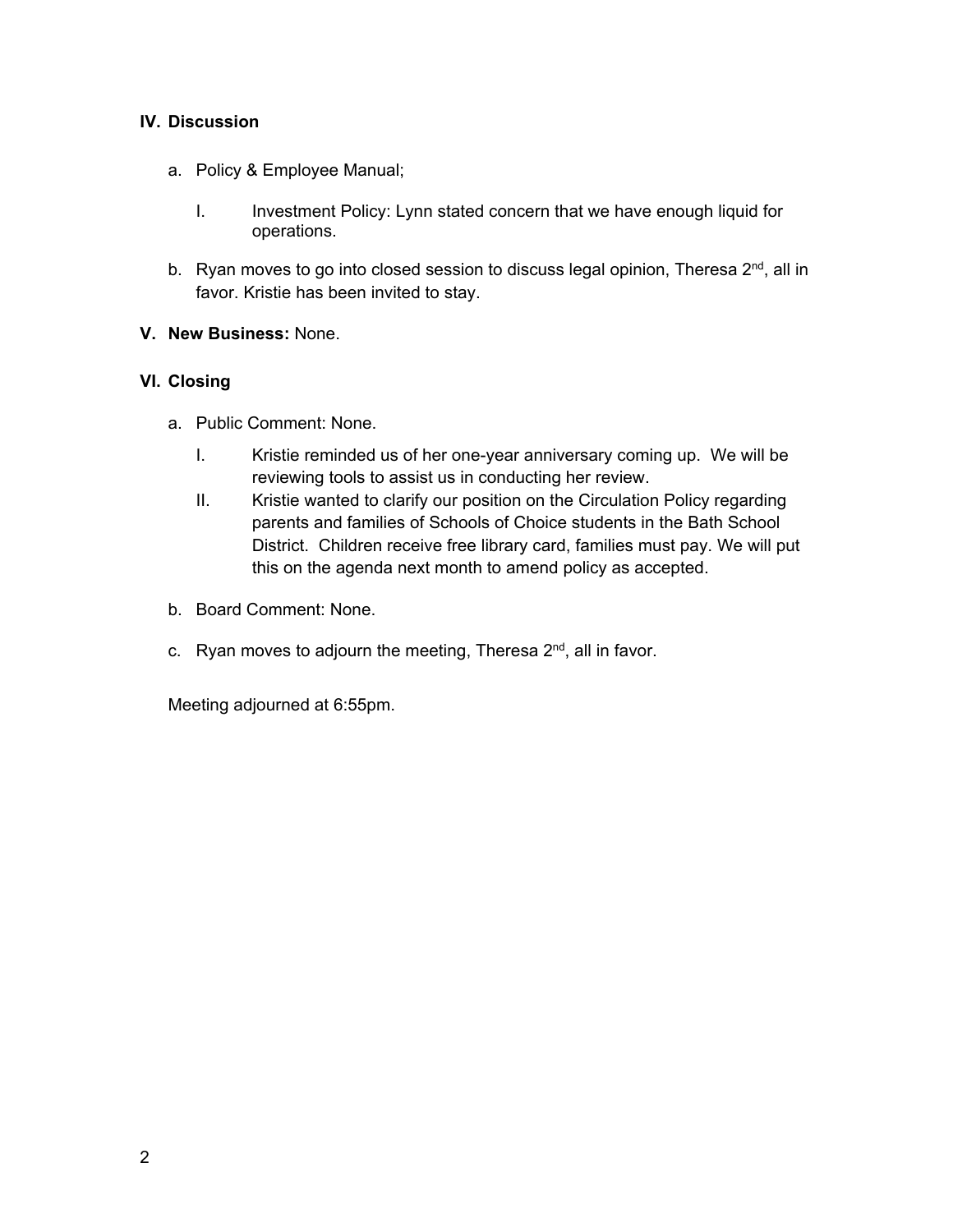# Bath Township Public Library

## BUDGET VS. ACTUALS: BTPL FY2019 BUDGET

#### January - December 2019

|                                    | <b>TOTAL</b>  |               |                         |         |  |  |
|------------------------------------|---------------|---------------|-------------------------|---------|--|--|
|                                    | <b>ACTUAL</b> | <b>BUDGET</b> | OVER BUDGET % OF BUDGET |         |  |  |
| Income                             |               |               |                         |         |  |  |
| Donation                           | 48.81         | 5,000.00      | $-4,951.19$             | 0.98%   |  |  |
| Miscellaneous                      | 389.46        | 200.00        | 189.46                  | 194.73% |  |  |
| <b>Penal Fines</b>                 |               | 54,000.00     | $-54,000.00$            |         |  |  |
| <b>Service Fees</b>                | 590.37        | 1,200.00      | $-609.63$               | 49.20%  |  |  |
| <b>State Aid</b>                   |               | 4,600.00      | $-4,600.00$             |         |  |  |
| <b>Tax Revenue</b>                 | 285,635.39    | 286,000.00    | $-364.61$               | 99.87%  |  |  |
| Uncategorized Income               |               | 1,800.00      | $-1,800.00$             |         |  |  |
| <b>Total Income</b>                | \$286,664.03  | \$352,800.00  | $$ -66,135.97$          | 81.25%  |  |  |
| <b>GROSS PROFIT</b>                | \$286,664.03  | \$352,800.00  | $$ -66, 135.97$         | 81.25%  |  |  |
| Expenses                           |               |               |                         |         |  |  |
| <b>Advertising &amp; Marketing</b> | 1,006.29      | 7,000.00      | $-5,993.71$             | 14.38%  |  |  |
| Bank Charges & Fees                | 44.00         | 250.00        | $-206.00$               | 17.60%  |  |  |
| <b>Capital Expenses</b>            | 1,274.65      | 4,000.00      | $-2,725.35$             | 31.87%  |  |  |
| <b>Collection Acquisitions</b>     | 11,018.75     | 34,200.00     | $-23,181.25$            | 32.22 % |  |  |
| <b>Contractual Services</b>        | 8,298.26      | 23,400.00     | $-15,101.74$            | 35.46%  |  |  |
| Insurance                          | 549.00        | 3,500.00      | $-2,951.00$             | 15.69%  |  |  |
| Legal & Professional Services      | 8,640.00      | 7,000.00      | 1,640.00                | 123.43% |  |  |
| Library Programming                | 3,012.07      | 12,600.00     | $-9,587.93$             | 23.91 % |  |  |
| Membership                         | 916.46        | 7,950.00      | $-7,033.54$             | 11.53%  |  |  |
| Miscellaneous Expense              | 60.00         |               | 60.00                   |         |  |  |
| Office Supplies & Software         | 3,675.61      | 7,000.00      | $-3,324.39$             | 52.51 % |  |  |
| Payroll                            | 45,468.66     | 135,000.00    | $-89,531.34$            | 33.68%  |  |  |
| Payroll Taxes/Benefits             | 22,410.11     | 32,500.00     | $-10,089.89$            | 68.95%  |  |  |
| <b>Professional Development</b>    | 715.00        | 6,000.00      | $-5,285.00$             | 11.92%  |  |  |
| Rent & Lease                       | 4,327.95      | 10,500.00     | $-6,172.05$             | 41.22%  |  |  |
| Repairs & Maintenance              | 2,552.47      | 9,400.00      | $-6,847.53$             | 27.15%  |  |  |
| Technology                         | 1,078.03      | 21,450.00     | $-20,371.97$            | 5.03%   |  |  |
| Travel                             | 2,023.25      | 5,000.00      | $-2,976.75$             | 40.47%  |  |  |
| Utilities & Internet               | 2,430.25      | 6,600.00      | $-4,169.75$             | 36.82%  |  |  |
| <b>Total Expenses</b>              | \$119,500.81  | \$333,350.00  | $$ -213,849.19$         | 35.85%  |  |  |
| NET OPERATING INCOME               | \$167,163.22  | \$19,450.00   | \$147,713.22            | 859.45% |  |  |
| <b>NET INCOME</b>                  | \$167,163.22  | \$19,450.00   | \$147,713.22            | 859.45% |  |  |